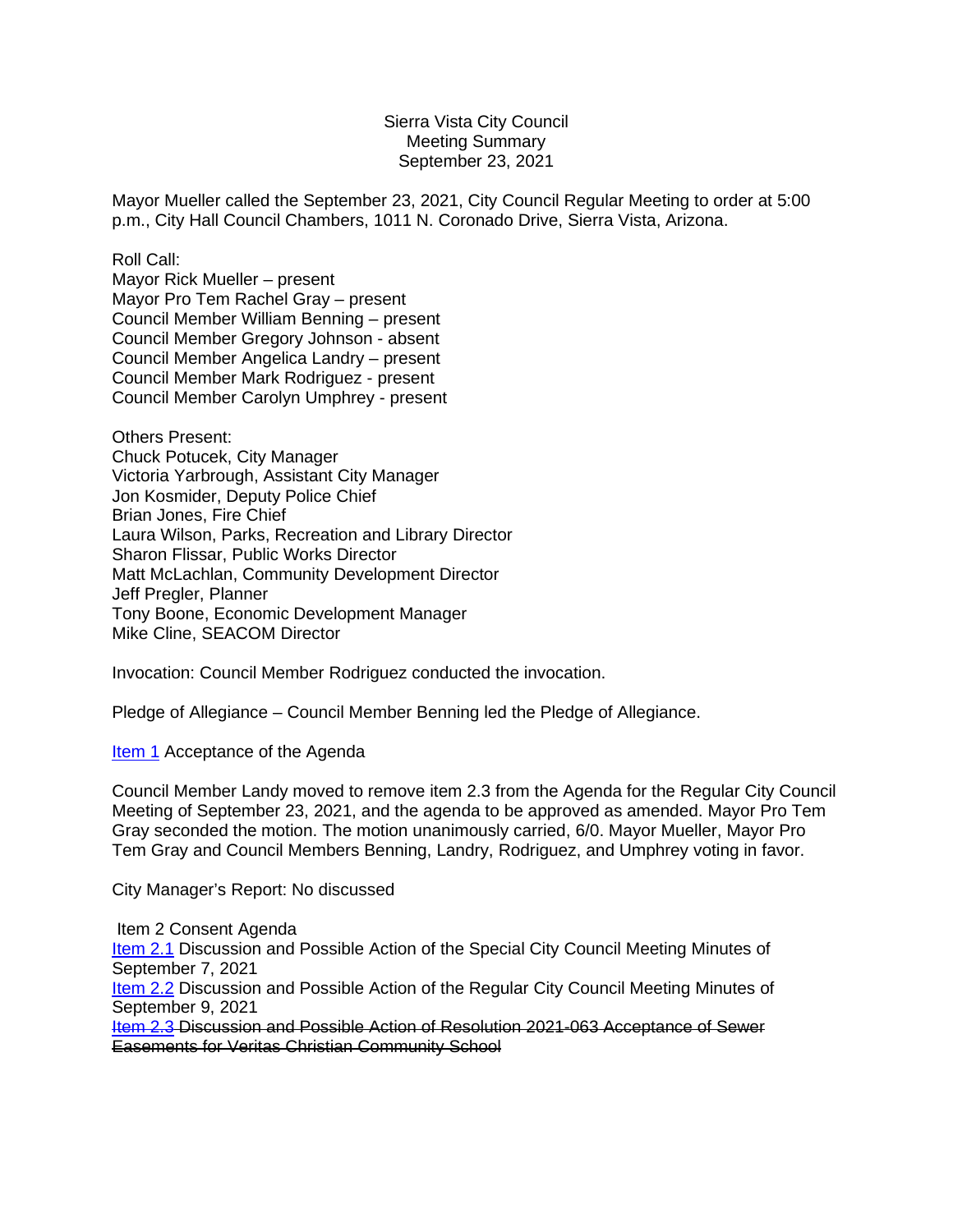Council Member Benning moved the Consent Agenda consisting of the Special City Council Meeting Minutes of September 7, 2021, and the Regular City Council Meeting Minutes of September 9, 2021, be approved. Mayor Pro Tem Gray seconded the motion. The motion unanimously carried, 6/0. Mayor Mueller, Mayor Pro Tem Gray and Council Members Benning, Landry, Rodriguez, and Umphrey voting in favor.

## Public Hearing

[Item 3](http://docserve.sierravistaaz.gov/Home/City%20Council/City%20Council%20Meeting%20Agenda/2021%20Council%20Meeting/09%2023%2021/Item%203%20Attachment%20-%20PY%202020%20CAPER%20-%20CITY%20OF%20SIERRA%20VISTA%20AZ.pdf) Discussion and Possible Action of Resolution 2021-064 Submission of the US Housing and Urban Development (HUD) PY (Program Year) 2020 Consolidated Annual Performance Evaluation Report (CAPER)

Council Member Umphrey moved Resolution 2021-064 approving submission of the US Housing and Urban Development Program Year 2020 Consolidated Annual Performance Evaluation Report, be approved. Council Member Benning seconded the motion. The motion unanimously carried, 6/0. Mayor Mueller, Mayor Pro Tem Gray and Council Members Benning, Landry, Rodriguez, and Umphrey voting in favor.

## New Business

[Item 4](http://docserve.sierravistaaz.gov/Home/City%20Council/City%20Council%20Meeting%20Agenda/2021%20Council%20Meeting/09%2023%2021/Item%204%20Ord%202021-008%20Dev.%20Code%20Amendmentsl.pdf) Discussion and Possible Action of Ordinance 2021-008, Adoption of Development Code Amendments to Section 151.02.004, Definitions; Section 151.06.008, Communications Facilities Section; and 151.20.002, Architectural and Design Review Applicability

Mayor Pro Tem Gray moved that Ordinance 2021-008, amending City Code Title XV, Chapter 151, Development Code Section 151.02.004, Definitions; Section 151.06.008, Communications Facilities; and 151.20.002, Architectural and Design Review Applicability, be approved. Council Member Benning seconded the motion. The motion unanimously carried, 6/0. Mayor Mueller, Mayor Pro Tem Gray and Council Members Benning, Landry, Rodriguez, and Umphrey voting in favor.

Call to the Public – There was no response.

Comments and Requests of Council

Council Member Rodriguez announced that he attended the ribbon cutting ceremony for a new church in town, New Jerusalem Community Church, on Wilcox, and relayed that there is great story about the church because the building was a gift, and it has community space in the back that could be possibly used for future engagements. He also asked that the local youth be supported and announced that the Buena High School Swim Team is currently swimming it out against Cienega High School over at the Cove; the Buena High School Varsity Football Team is traveling on Friday, September 24, 2021 to Tucson to play against Sunnyside; announced that the 9th annual Oktoberfest is on Saturday, September 25, 2021, a fundraiser that helps that Sister Cities with proceeds going towards helping them out. He reported that he attended a Redistricting Meeting hosted by the Arizona Independent Redistricting Commission where they discussed legislative districts and congressional districts and recommended that people investigate it at<https://maps.azredistricting.gov/redistricting> because this affects everybody in the county. Lastly, he stated that the fencing is up for the new fire station, which can be seen if travelling down Seventh Street and BST so that they can break ground next week and announced that there are new paramedics that recently graduated. He congratulated them and wished them luck on their final test.